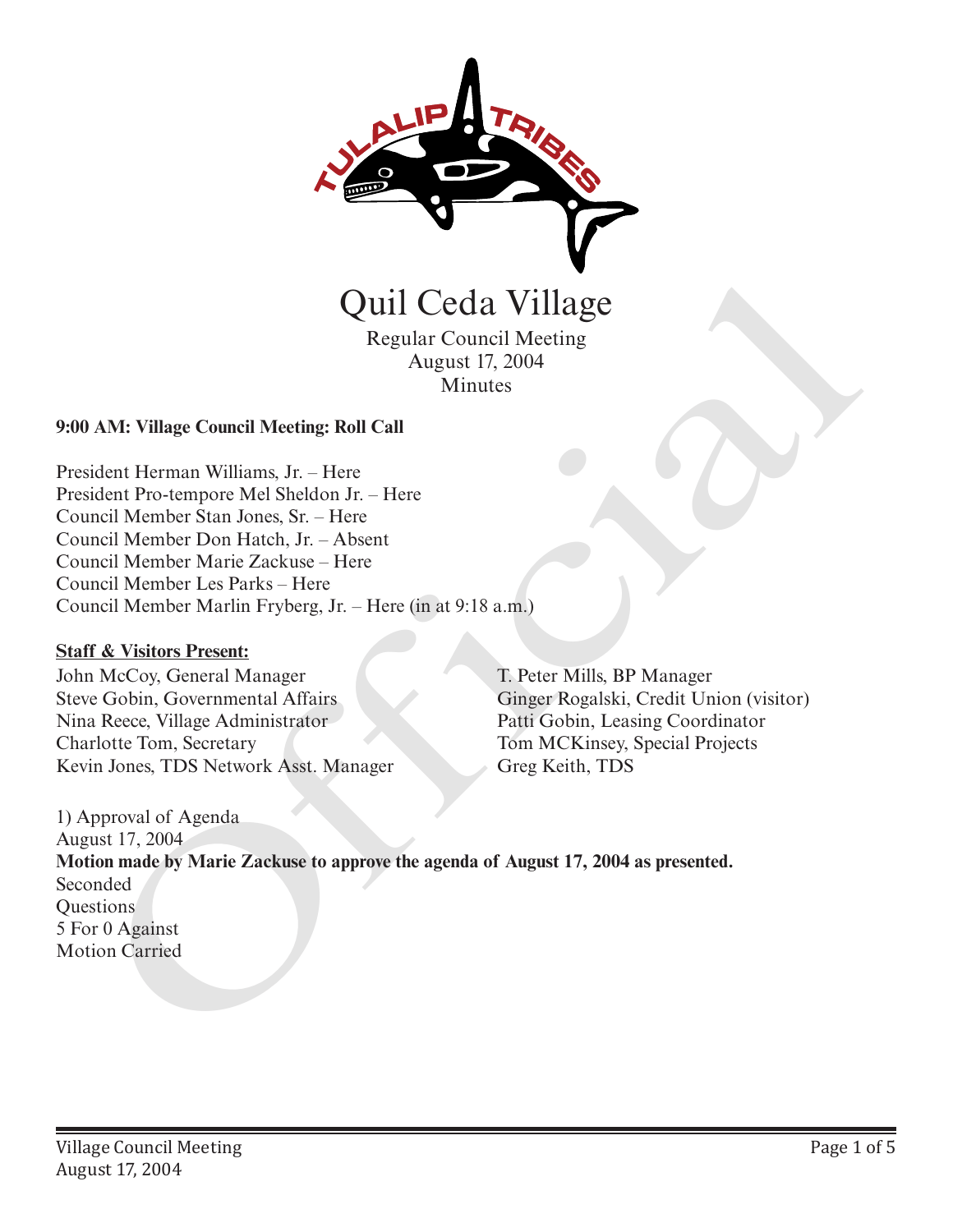2) Approval of Minutes July 20, 2004 **Motion made by Marie Zackuse to approve the regular Village Council meeting minutes with corrections.**  Seconded **Ouestions** 5 For 0 Against Motion Carried

# **Old Business:**

3) Conference Center Technology Demonstration Discussion: Kevin Jones; Les Parks; Patti Gobin; Mel Sheldon; Herman Williams; Stan Jones; T. Peter Mills; Steve Gobin

TDS discussed and showed all in attendance the new technology with surround sound, internet, and PowerPoint capabilities. A council member asked how much the screen cost. He was told the package costs a little over 10,000. The Council was thinking the Council would need a few more screens. Staff said it had the capability to see better if needed. They were showed how to zoom in and out. A staff member thought they didn't need another screen of the same technology, the staff member thought they should get a projector or something a bit different with less expense if they needed additional site for what projects the technology might show. A staff member also explained that this technology is the same technology going into the BOD meeting room in the coming weeks they will be more familiar with it. Council thought it was a very good expenditure. The Council really liked the technology. Council asked if this was put in to market the Conference Center better. Council said he believed that is what will help market the Conference Center better. Staff member gave a CD for demonstration. Council asked if it had PA capability. Staff explained it did. **Old Rusiness:**<br>
3) Conference Center Technology Demonstration<br>
3) Conference Center Technology Demonstration<br>
TDS discussed and showed all in attendance the new technology with surround sound, internet, and<br>
TDS discussed

4) FYI: Funding Source for MBR Security & Village Office Security Within Current Budget for MBR (equipment) and Village (equipment, repairs/maintenance/site improvements)

5) MBR SCATA System Tom Gobin, QCV Utilities Mike Ollivant, Parametrix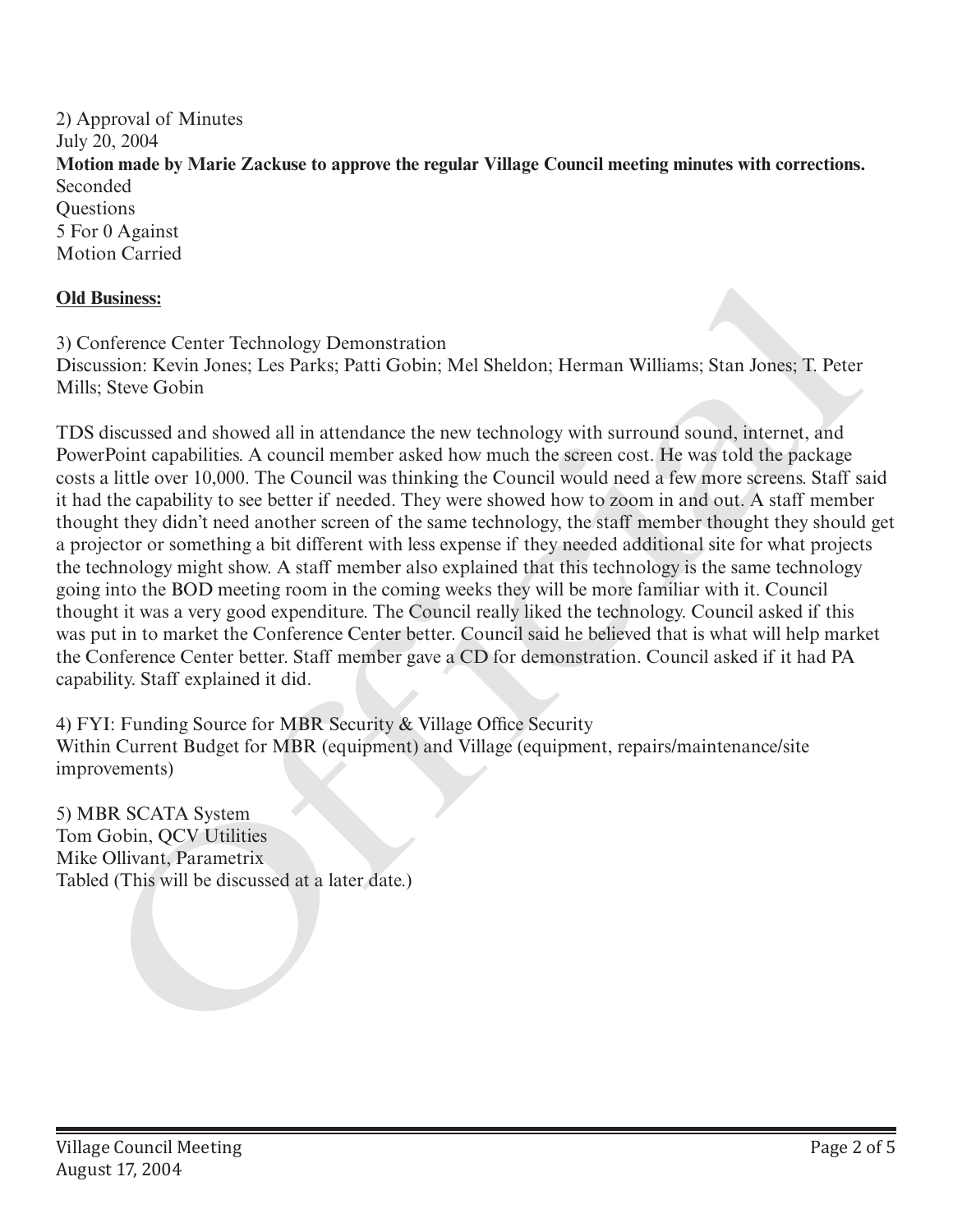## **New Business:**

6) Resolution No. 04-0016 which rescinds Resolution No. 02-0006, Quil Ceda Village Lease Revenue Redirect Funds from QCV Capital Improvement Fund to Business Park Tenant Improvement Fund. Discussion: John McCoy; Herman Williams; Marlin Fryberg Jr.

Staff explained to the Council that this action was to make the last action consistent.

**A Motion was made by Les Parks to adopt Resolution No. 04-0016 which rescinds Resolution No. 02-0006.** Seconded Questions 6 For 0 Against Motion Carried

7) Security Cameras for Trading Post Funding Source-BP Tenant Improvement Fund Discussion: Steve Gobin; Stan Jones Sr.; Mel Sheldon; Les Parks

Staff started out by saying the cameras had already been approved in a directive by The BOD. Staff just needed the funding and they now had it in reserve for the said equipment approved in this motion. Council asked if it was possible for more testing before purchase because of the situations that have happened in the past to the liquor store and other tribal entities. Staff believed that TDS had showed the BOD the system with the bid. Now staff reminded the Council membership that staff had the reserve funds to pay for this and would like to go ahead with the resolution. Start expained to the Council that this action was to make the last action consistent.<br>A Motion was made by Les Parks to adopt Resolution No. 04-0016 which rescinds Resolution No. 02-000<br>Seconded<br>Occusion:<br>The Council Carr

### **Motion made by Mel Sheldon to approve the purchase of the Security Cameras for the Trading Post up to \$10,000.00**

Seconded 6 For 0 Against Motion Carried

8) Road West of Chelsea-Naming Discussion: John McCoy; Les Parks; Marlin Fryberg Jr.; Herman Williams

Staff started out by saying the road west of Chelsea be named North Quil Ceda Parkway. Council reminded them that a motion was made at some time or another to name unnamed streets after past BOD members. Council said they should get a group together and discuss this. Staff said they will work on this and have it ready for the next council meeting. Council said Tulalip has always named roads in honor of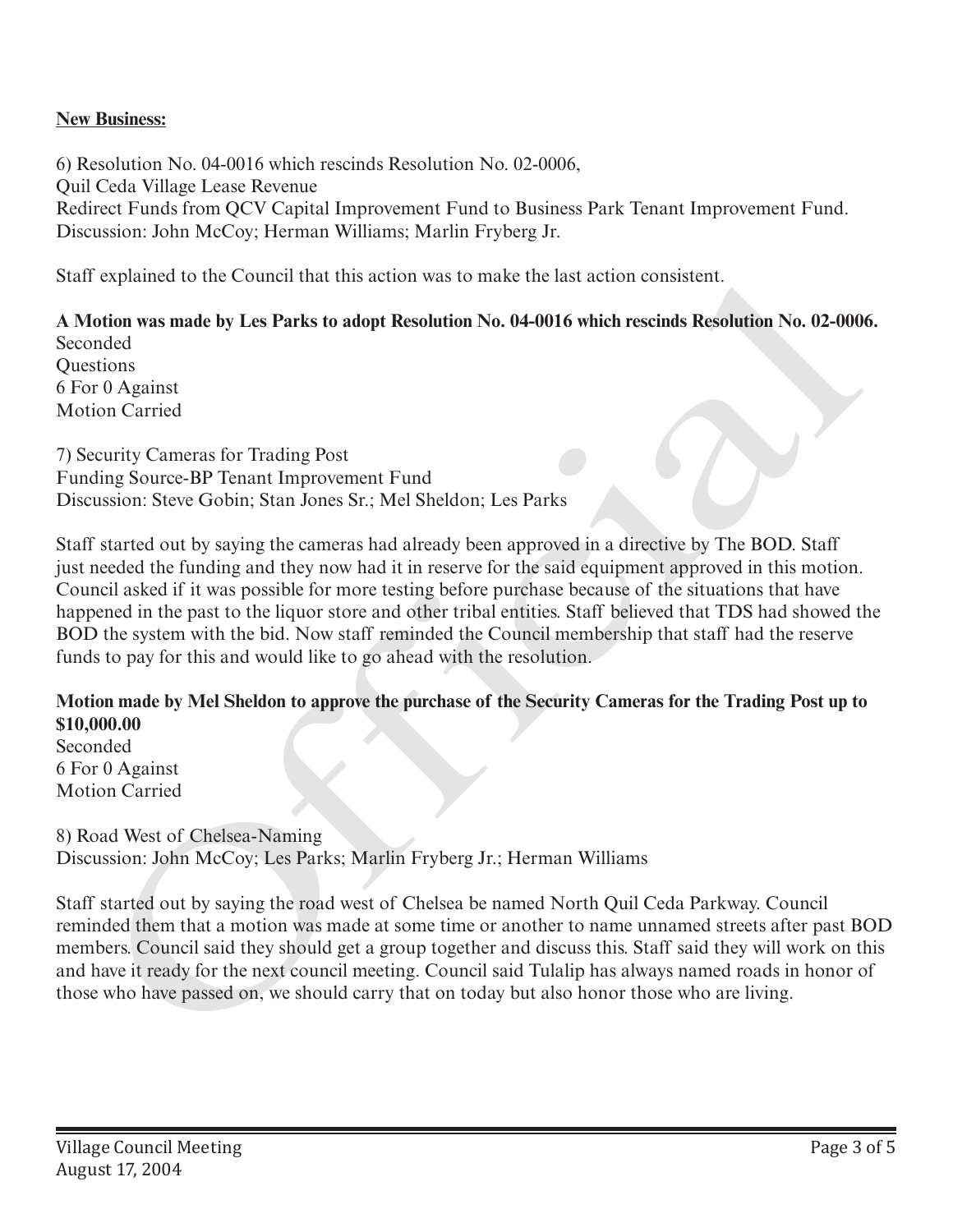# 9) Implementing GASB 34 Accounting

Discussion: John McCoy; Stan Jones; Herman Williams; Marlin Fryberg; Mel Sheldon; Marie Zackuse; Nina Reece

Staff said Quil Ceda Village needs to be deemed as a stand alone unit because of the State auditing proceedings. There was already a discussion on the structure and forum of the Quil Ceda Village Council. Staff thinks that the way the restructure of the council stands, makes the State Auditors feel Quil Ceda Village is an extension of the Tulalip Tribes and their forgoing entities. Council feels that having three BODs on council and the other 4 to override their decisions wouldn't quite work out. GASB is going to have to be decided with all 7 BOD members in attendance. Council wants to talk to the attorneys and accounting firm to find out what is the just of having all 7 BOD members on Village Council. Council would like to see all of them on the decision making side of the GASB. Council is supporting a symposium with staff, legal and the accounting firm. It is a matter of importance to Village Council Members that everyone meets and discusses the fate of GASB and be in accordance with State and Federal Laws concerning separate entities. Staff was asked by a council member if the accounting firm was doing training soon. Staff responded they would like to but they have audits until about November. A Council Member believed Legal should have had more information on this situation before it had gone this far. Another Council Member said that Legal was possibly overwhelmed by the seven so allowed it to happen this way. Staff said that having the same seven BOD members as Village Council members is not what is needed to have GASB audited as a separate entity. The accounting firm has said to a staff member that the GASB 34 prevents them from auditing the situation and being advisors for the same situation for the rules of the IRS. Council was having great concerns about money and what has been going on with the auditing process. Staff said that the accounting firm is trying to help us with the current situation not make anything out of this for them in the process. Council said we need to discuss this further after the Council has met with the accounting firm, Legal, and any other department to figure out what they may do in the situation. Vitage is an extension of the tutar plane and their corporage times to concil each with the consideration and the observed and the other in a covering term is a material consider that The consideration of the Data carount

10) Training Request for GASB 34 August 24 & 25, 2004, Reno, NV Nina Reece, Valerie Matta & any Village Council Member Approximate cost of \$1,304.00 each Discussion: John McCoy

A staff member encouraged the BOD members to attend and that the training was important.

**Motion made by Mel Sheldon to approve the training requests for Nina Reece, Valerie Matta, and any Village Council Member that would choose to go, not to exceed the amount of \$1,304.00 each.**  Seconded 6 For 0 Against